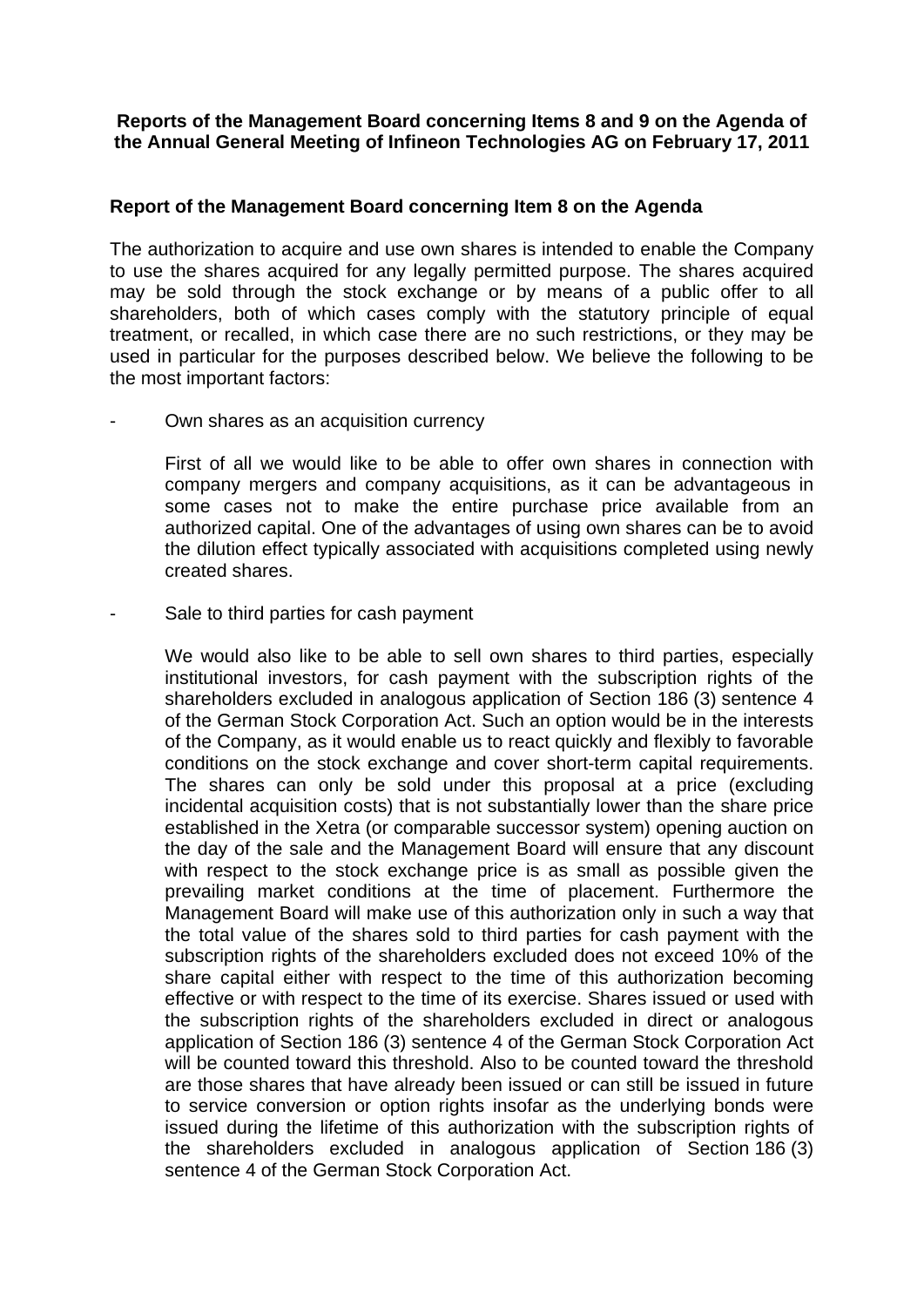- Own shares to service bonds with warrants and convertible bonds

We also wish to be able to use own shares to service bonds with warrants and convertible bonds ("bonds") that have already been or will in future be issued or guaranteed by the Company. Although there are conditional capitals of sufficient volume available for such bonds already issued by the Company, the terms of such bonds usually state that any conversion obligations may also be met using own shares. This option also harbors benefits in terms of enhanced flexibility. One of the advantages of using existing own shares for this purpose is that there is then no need to create new shares, so the dilution effect typically associated with capital increases when making use of conditional capital is avoided.

- Own shares to meet obligations under the Stock Option Plan 2006 and the Stock Option Plan 2010

We also wish to be able to offer own shares to holders of subscription rights from the Stock Option Plan 2006 and the Stock Option Plan 2010. The Stock Option Plan 2006 approved by the Annual General Meeting of February 16, 2006 in relation to Item 6 on the Agenda and the Stock Option Plan 2010 approved by the Annual General Meeting of February 11, 2010 in relation to Item 12 on the Agenda can be serviced using the conditional capitals available for this purpose, but also using own shares. It is intended that the latter will be made possible by the authorization to acquire and use own shares proposed under Item 8 on the Agenda for this year's Annual General Meeting. The reasons for this are essentially the same as those explained under the previous item.

Own shares to be offered or transferred to employees

We additionally wish to be able to offer own shares for sale to or transfer own shares to employees of the Company or of companies affiliated with the Company. The use of own shares for this purpose is actually provided for in Section 71 (1) No. 2 of the German Stock Corporation Act, but only with certain restrictions such as a maximum period for issue of one year. It may therefore be expedient also to use own shares that the Company has acquired under the terms of an authorization granted pursuant to Section 71 (1) No. 8 of the German Stock Corporation Act as employee shares.

Subscription rights of the shareholders in respect of these shares must be excluded in all of the cases presented so that the shares can be used for the purposes described. The administration will examine in every case whether it is appropriate to use own shares of the Company for the measures indicated. When making their decision, the corporate bodies will be guided by the interests of the shareholders and of the Company and will carefully consider whether the exclusion is necessary in the interests of the Company. Only if these conditions are met will the measure be taken and the subscription rights of the shareholders excluded. The Management Board will report on aspects including the decision about and the circumstances of the purchase in each case at the subsequent Annual General Meeting as indicated in Section 71 (3) of the German Stock Corporation Act.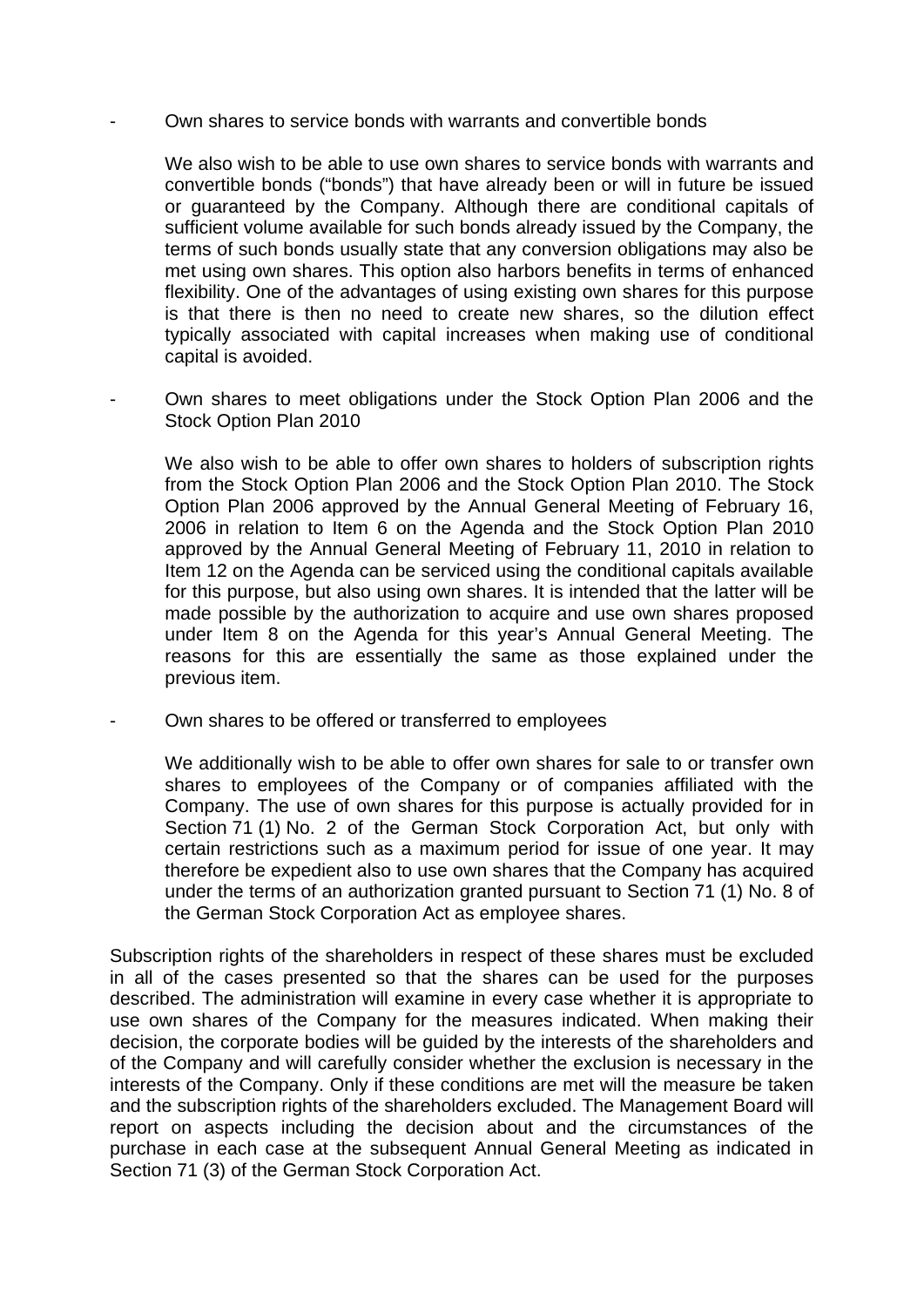## Acquisition methods:

According to the resolution proposed, the shares may be acquired via the stock exchange and via a public purchase offer. Section 71 (1) No. 8 of the German Stock Corporation Act states that the method of purchasing via the stock exchange in itself satisfies the requirements of the principle of equal treatment. Any disadvantage to shareholders is similarly excluded in the case of a public purchase offer. It is intended that the Company should in addition have the option of engaging a bank to conduct the acquisition as part of a defined repurchase program in which the bank undertakes to acquire either an agreed number of shares or shares for a previously defined total purchase price, on a previously defined minimum number of trading days in Xetra trading (or a comparable successor system) and in any case by no later than the end of a previously agreed period, and to transfer them to the Company. The fact that the bank acquires the shares via the stock exchange under the same terms as apply in the case of acquisition by the Company means that the principle of equal treatment is also upheld in this respect.

## **Report of the Management Board concerning Item 9 on the Agenda**

It is intended that limited use of equity derivatives to acquire own shares be permitted in addition to the options provided under Item 8 on the Agenda. It may be advantageous for the Company to sell put options or acquire call options rather than acquiring Company shares directly. The Management Board intends to use put and call options (also referred to collectively hereinafter as "derivative transactions" or "equity derivatives") only as a supplement to conventional share repurchase actions.

When it sells a put option, the Company grants the acquirer the right to sell Infineon shares to the Company at a price specified in the put option (exercise price). The Company receives in exchange an option premium corresponding to the value of the right of sale taking into account the exercise price, the term of the option and the volatility of the Infineon share. If the put option is exercised, the option premium paid by the acquirer of the put option reduces the total amount paid by the Company to acquire the share. It makes economic sense for the holder to exercise the put option if the price of the Infineon share at the time of exercise is lower than the exercise price, as the option then enables the holder to realize a higher sale price than would otherwise be possible at the time. The advantage of using put options to repurchase shares from the Company's perspective is that the exercise price is established as soon as the option transaction is concluded but the liquidity is not lost until the exercise date. The overall charge to the Company for the acquisition of the shares, moreover, is lower than the share price when the option transaction is concluded thanks to the option premium received. If the holder chooses not to exercise the option because the share price on the exercise date is higher than the exercise price, the Company cannot acquire own shares by this means but does retain the option premium received.

When it acquires a call option, the Company pays an option premium in exchange for the right to purchase a predefined number of shares at a predefined price (exercise price) from the seller of the option (the taker). It makes economic sense for the Company to exercise the call option if the price of the Infineon share is higher than the exercise price, as the option then enables it to purchase the shares from the taker for a lower price than would otherwise be possible. Call options thus enable the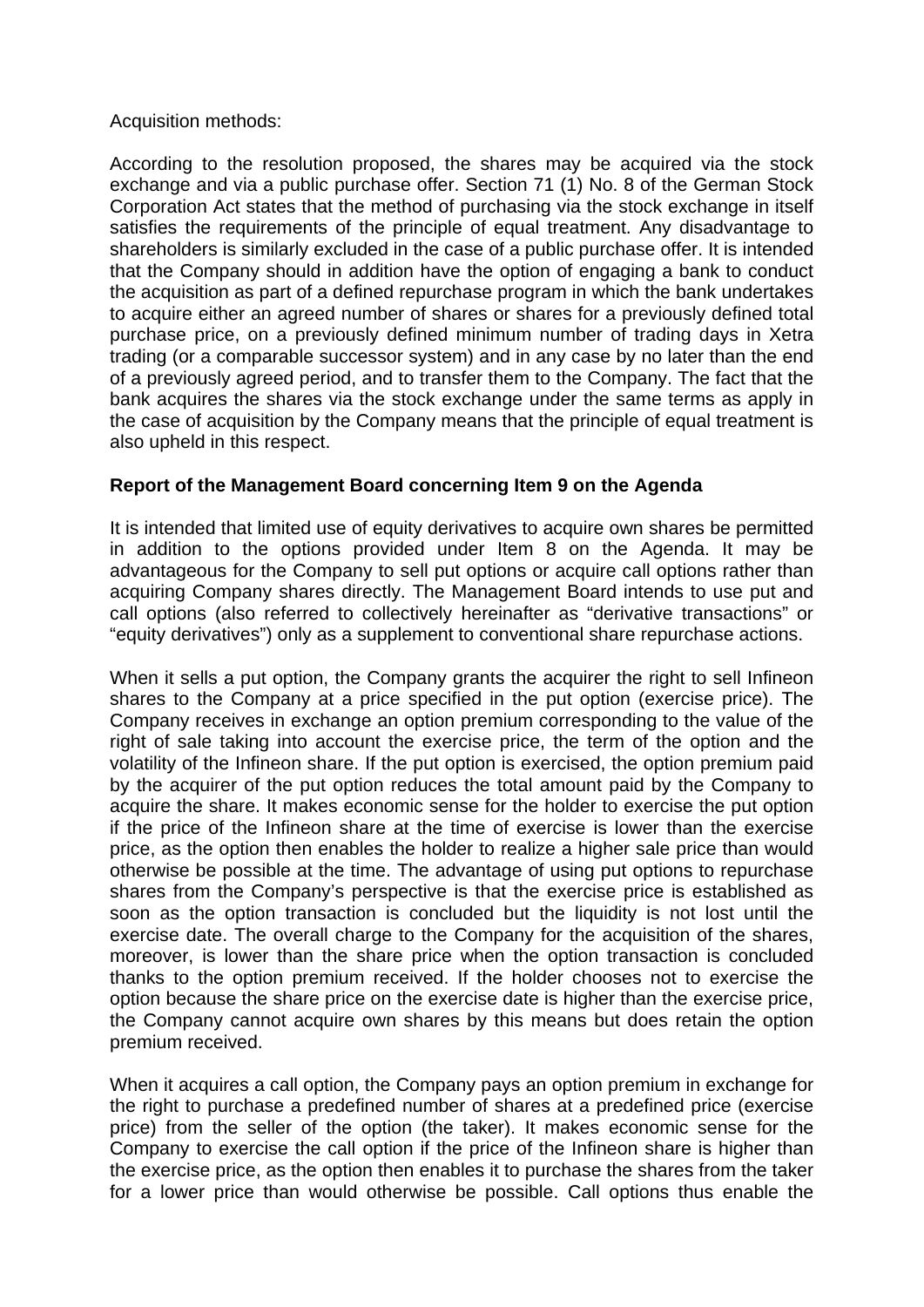Company to hedge against rising share prices. They also help to preserve the Company's liquidity, as the defined acquisition price for the shares does not have to be paid until the call options are exercised.

The term of the individual derivatives must expire by no later than February 16, 2016 and must be defined such that the acquisition of Infineon shares on exercise of or to satisfy the derivatives cannot be effected after February 16, 2016. The authorization is thus intended to make full use of the five-year period permitted by law, but with the restriction that the term of individual options may not exceed 18 months in each case. This ensures that there is an appropriate time limit on obligations arising from the individual option transactions. The entire acquisition volume via put and call options is capped at 5% of the current share capital.

The derivative transactions must be concluded with a bank or via the stock exchange. It must be ensured that obligations under the derivatives are met only using shares that have been acquired previously, in compliance with the principle of equal treatment, via the stock exchange at the current price of the share in Xetra trading (or a comparable successor system) at the time of acquisition via the stock exchange.

The acquisition price to be paid by the Company for the shares is the exercise price specified in the relevant put or call option. The price to be paid for an Infineon share when put or call options are exercised (exercise price) may be higher or lower than the stock exchange price of the Infineon share when the put option is sold or the call option is acquired. The price agreed in the derivative (excluding incidental acquisition costs but taking into account the option premium paid or received) for the acquisition of a share when options are exercised may be no more than 10% above and no more than 30% below the arithmetic mean of the closing prices of the share in Xetra trading (or a comparable successor system) on the last three exchange trading days prior to the conclusion of the derivative transaction.

The acquisition price paid by the Company for derivatives may not be substantially higher than, and the sale price received by the Company for derivatives may not be substantially lower than, the theoretical market value of the options concerned as determined in accordance with accepted methods of financial mathematics, it being the case that the factors to be considered in determining the theoretical market value include the agreed exercise price.

The fact that the option premium and exercise price are specified in advance as described and the requirement that obligations under the options be met using only shares that have been acquired previously, in compliance with the principle of equal treatment, via the stock exchange makes sure that shareholders are never financially disadvantaged if the Company acquires own shares using options. The Company receives or pays a fair market price, so shareholders not involved in the derivative transactions suffer no disadvantage in value terms. The position of shareholders is equivalent to that when shares are repurchased via the stock exchange, as here too not all shareholders are actually able to sell shares to the Company. The specifications for the configuration of the options and the requirements in respect of the shares to be supplied ensure that this mode of acquisition also complies with the principle of equal treatment of shareholders. Consequently it is justifiable to exclude any right of shareholders to conclude the aforementioned derivative transactions with